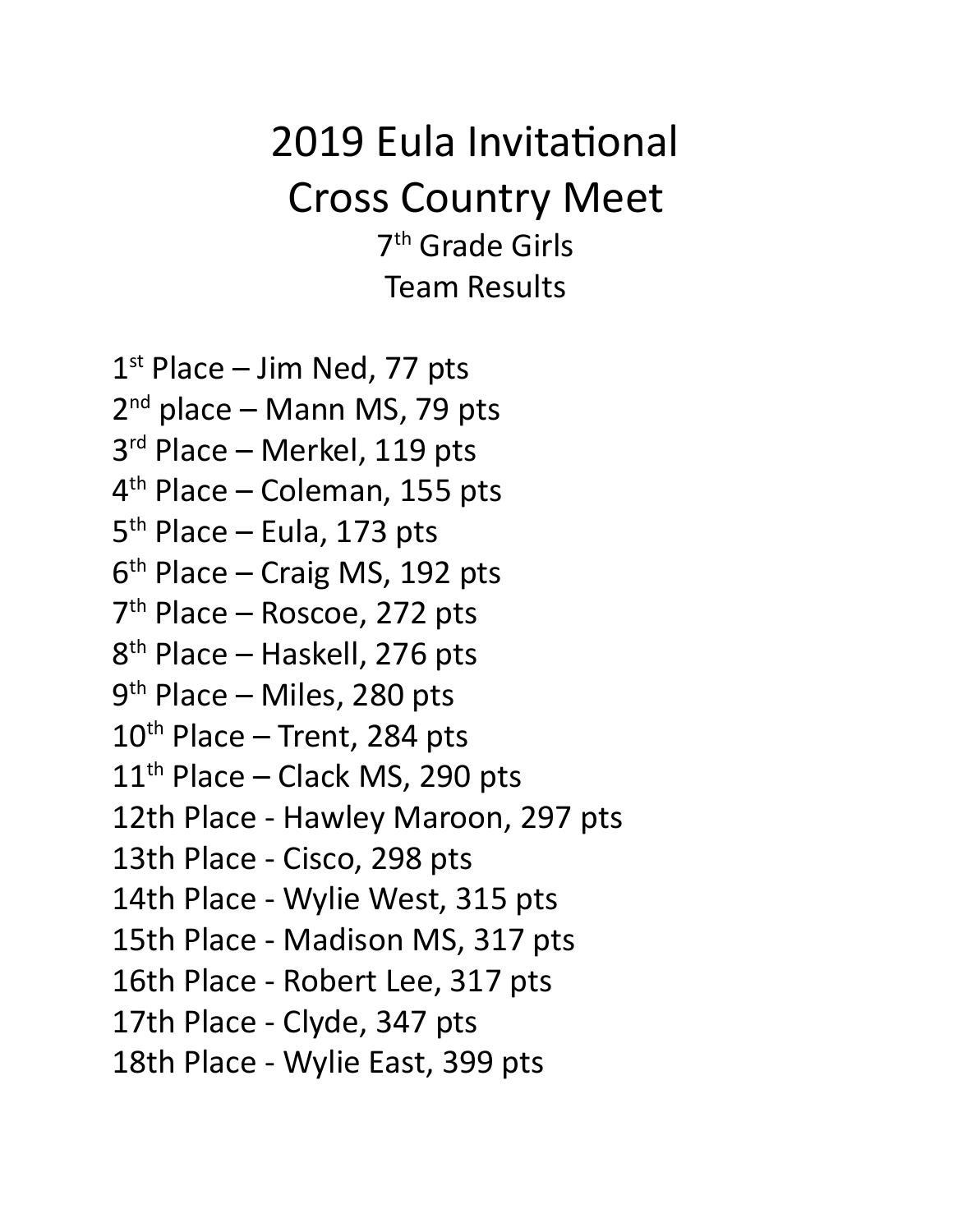# 8<sup>th</sup> Grade Girls Team Results

1<sup>st</sup> Place – Mann MS, 122 pts 2<sup>nd</sup> Place – Jim Ned, 124 Pts 3<sup>rd</sup> Place – Haskell, 128 pts 4<sup>th</sup> Place – Clyde, 152 pts 5<sup>th</sup> Place – Merkel, 154 pts 6 th Place – Stamford, 157 pts 7<sup>th</sup> Place – Jayton, 191 pts 8<sup>th</sup> Place – Cisco, 197 pts 9<sup>th</sup> Place – Craig MS, 197 pts 10<sup>th</sup> Place – Roscoe, 243 pts 11<sup>th</sup> Place - Coleman, 260 pts 12<sup>th</sup> Place - Cross Plains, 291 pts 13<sup>th</sup> Place - Madison MS, 286 pts 14<sup>th</sup> Place - Miles, 307 pts 15<sup>th</sup> Place - Highland, 350 pts 16<sup>th</sup> Place - Clack MS, 403 pts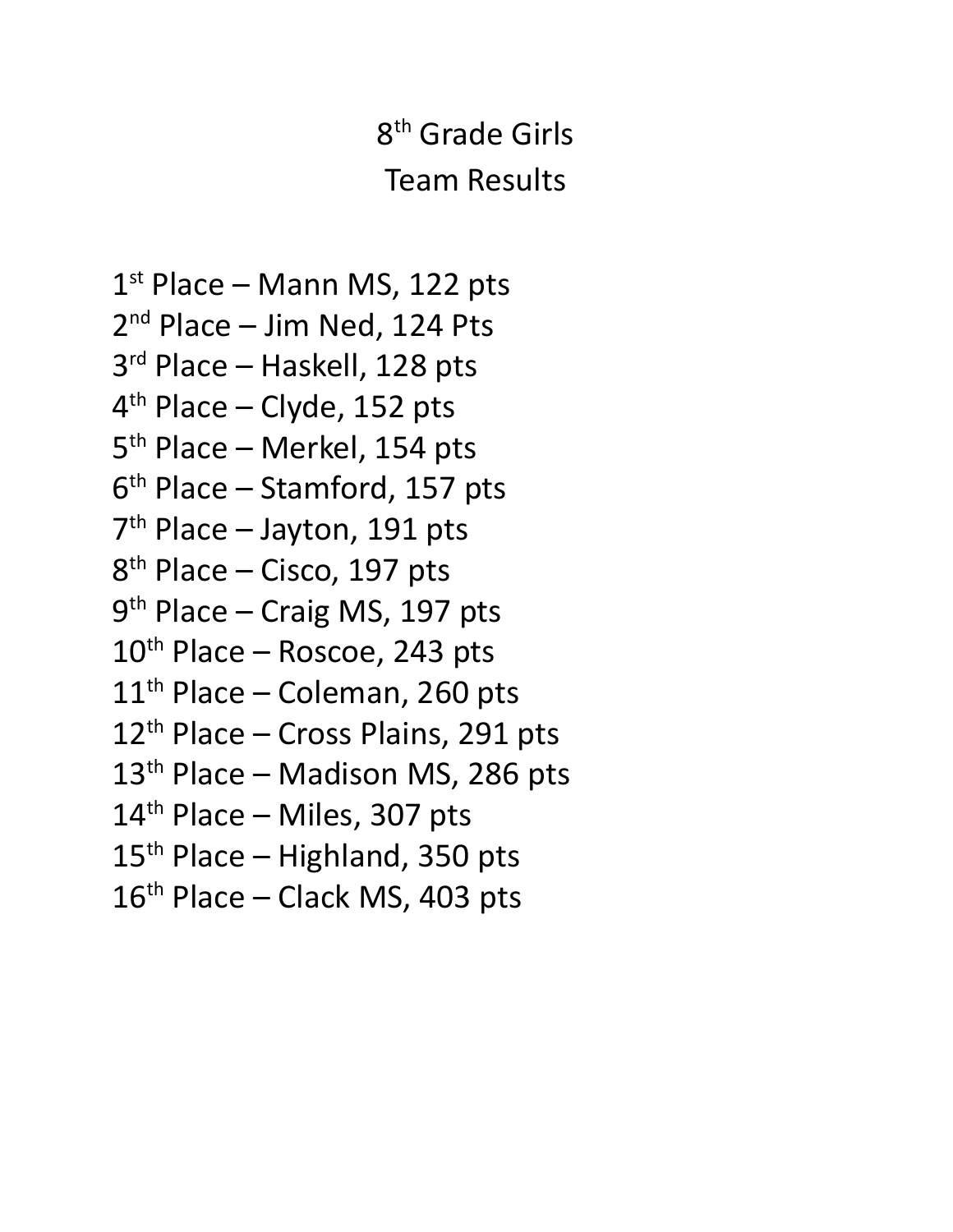## Jr High Boys Team Results

1<sup>st</sup> Place – Jim Ned, 36 pts 2<sup>nd</sup> Place – Mann MS, 71 pts 3<sup>rd</sup> Place - Craig MS, 112 pts 4<sup>th</sup> Place – Eula, 144 pts 5<sup>th</sup> Place – Clyde, 149 pts 6 th Place – Coleman, 190 pts 7<sup>th</sup> Place – Clack MS, 193 pts 8<sup>th</sup> Place – Madison MS, 209 pts 9<sup>th</sup> Place – Miles, 221 pts 10<sup>th</sup> Place - Cross Plains, 237 pts 11<sup>th</sup> Place - Wylie West, 274 pts 12th Place - Hawley, 297 pts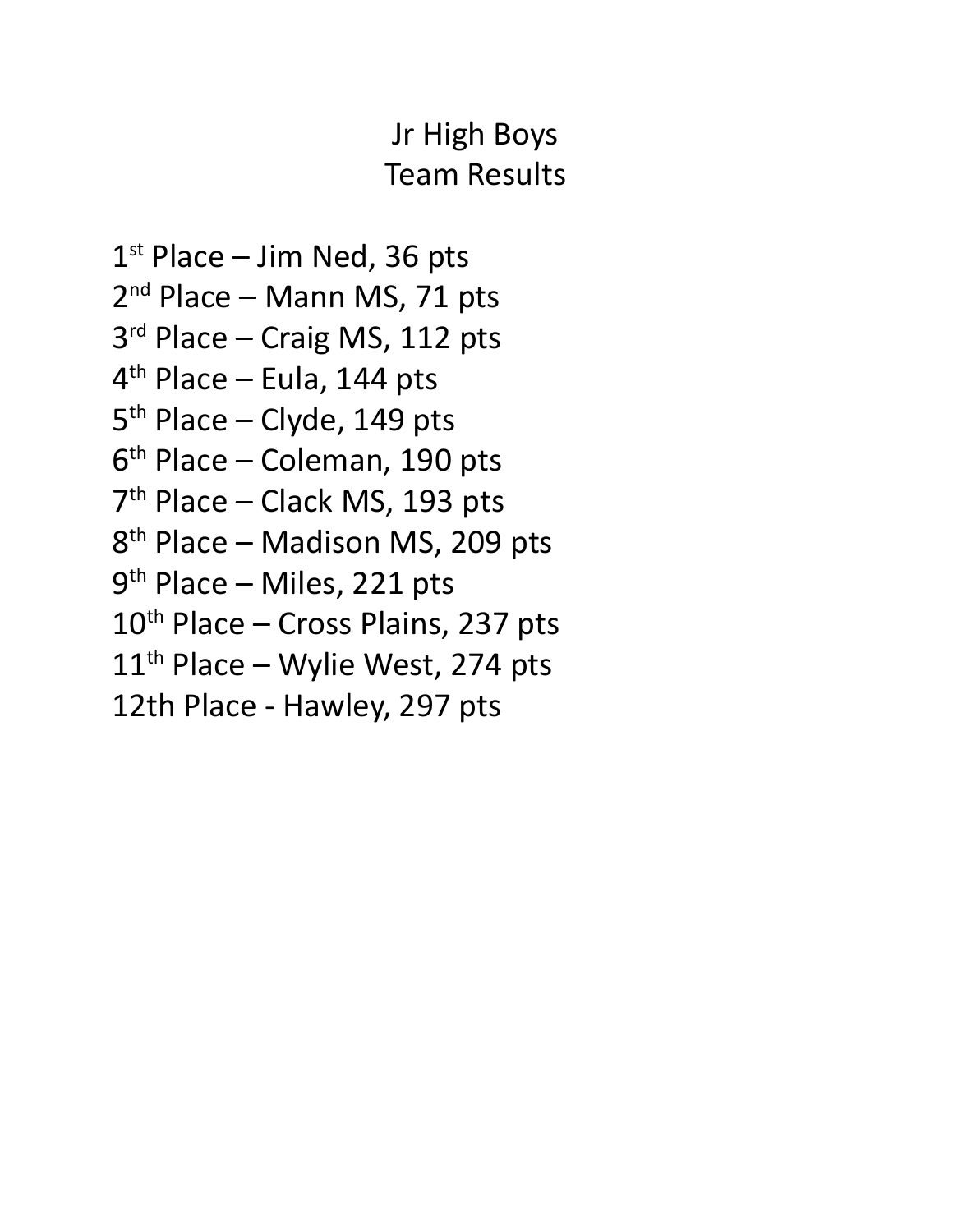#### JV Girls Team Results

1<sup>st</sup> Place – Clyde, 51 pts 2<sup>nd</sup> Place – Roscoe, 55 pts 3<sup>rd</sup> Place – Stamford, 71 pts 4<sup>th</sup> Place – Haskell, 77 pts 5<sup>th</sup> Place – Cisco, 78 pts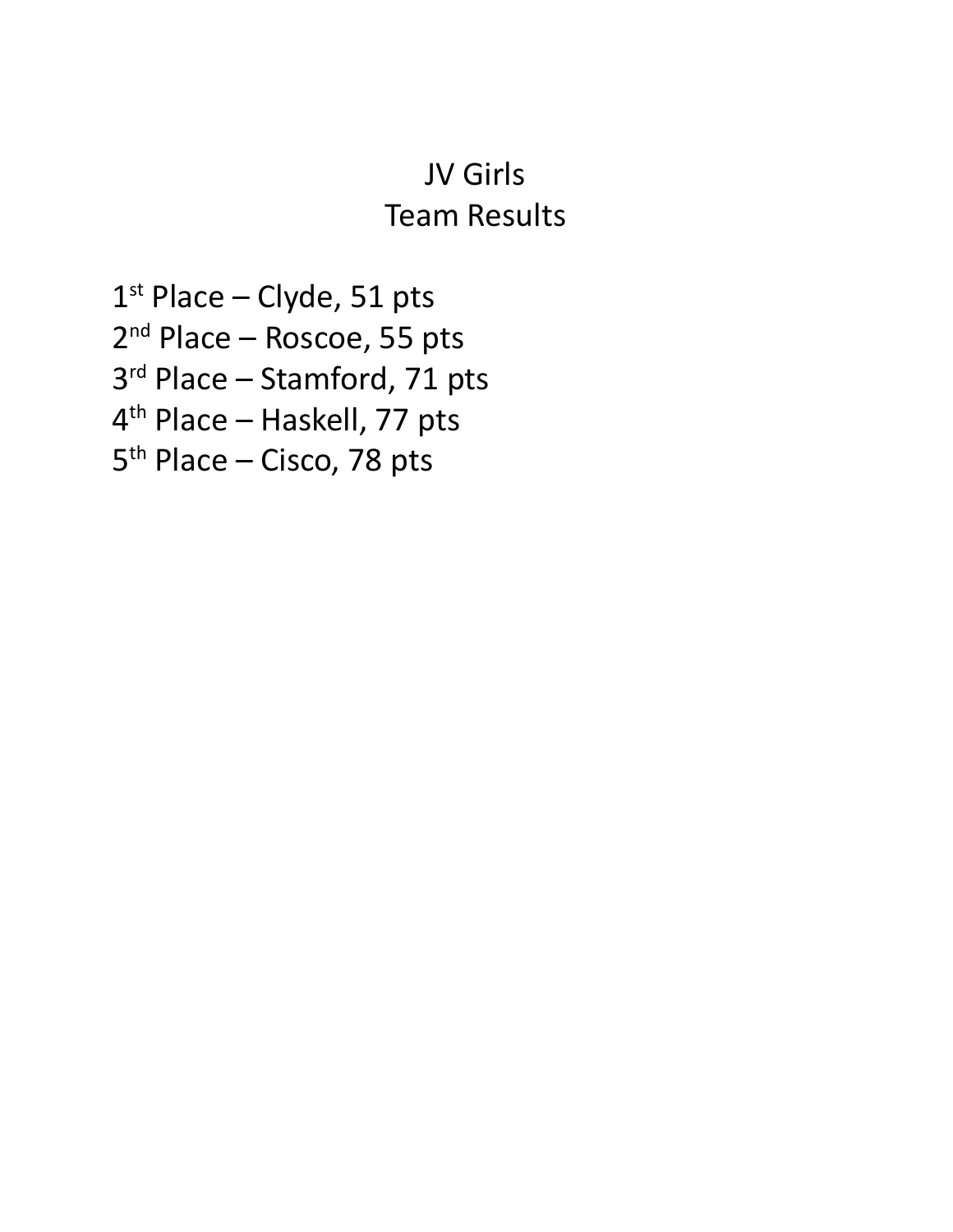## Varsity Girls Team Results

1<sup>st</sup> Place – Haskell, 35 pts 2<sup>nd</sup> Place – Stamford, 80 pts 3<sup>rd</sup> Place – Cisco, 86 pts 4 th Place – Clyde, 120 pts 5<sup>th</sup> Place – Roscoe, 122 pts 6 th Place – Merkel, 174 pts 7<sup>th</sup> Place – Roby, 187 pts 8<sup>th</sup> Place – Coleman, 207 pts 9<sup>th</sup> Place – Highland, 287 pts 10<sup>th</sup> Place – Eula, 297 pts 11<sup>th</sup> Place - Robert Lee, 309 pts 12<sup>th</sup> Place - Miles, 348 pts 13<sup>th</sup> Place - Jayton, 358 pts 14<sup>th</sup> Place – Eastland, 360 pts 15<sup>th</sup> Place – Hawley, 384 pts 16<sup>th</sup> Place - Moran, 408 pts 17<sup>th</sup> Place – Baird, 433 pts